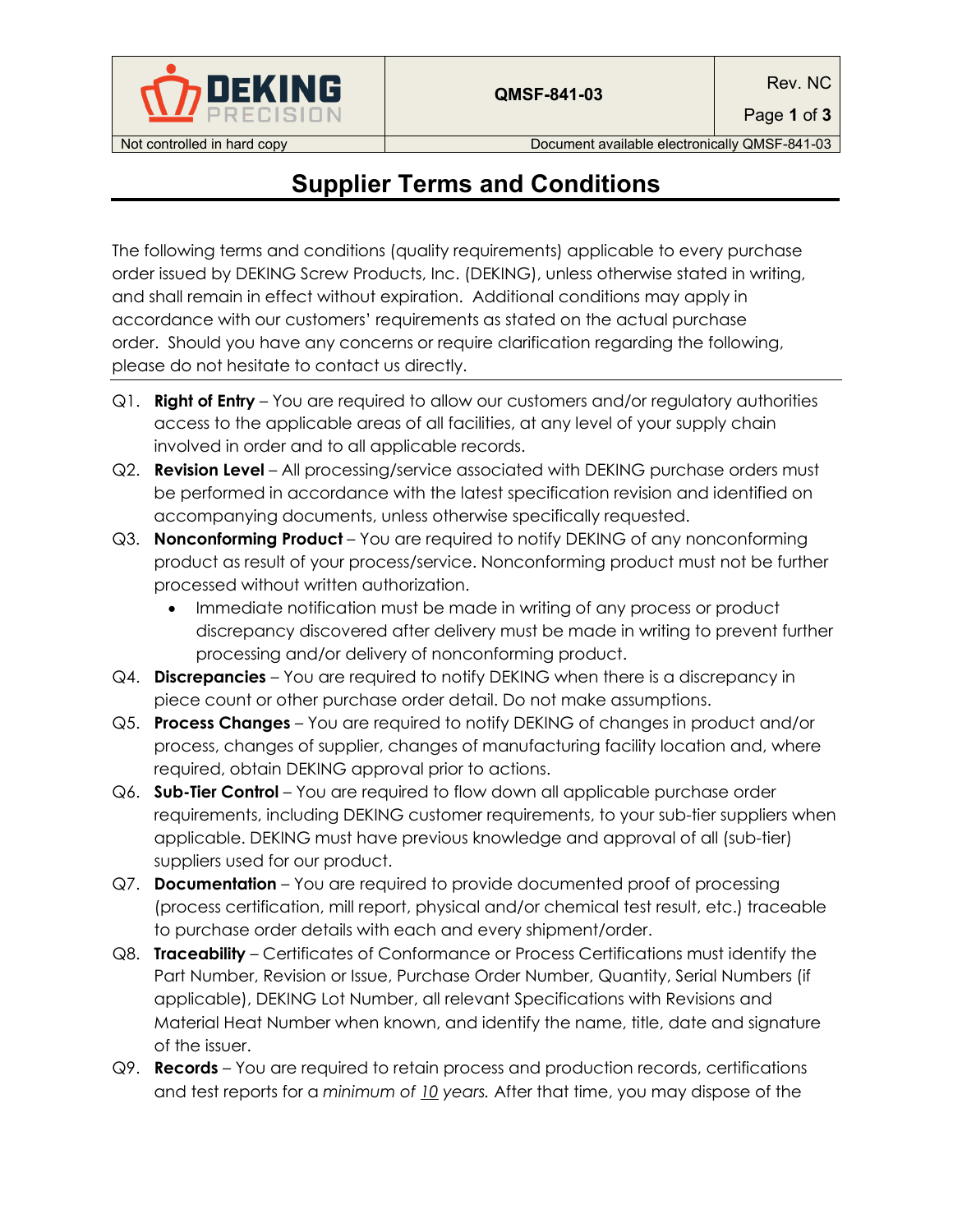

Page **2** of **3**

Not controlled in hard copy **Document available electronically QMSF-841-03** 

## **Supplier Terms and Conditions**

records in any manner you choose. The same requirement applies to copies of Certificates of Compliance, etc. forwarded with shipments. These records must be maintained to protect from deterioration and damage and made available for review by request of DEKING, our customers and regulatory authorities in accordance with contract or regulatory requirements. Reference Note 01.

- Q10. **Handling** Product must be handled, stored and packaged to prevent damage or deterioration product appropriate to the current state of manufacture.
- Q11. **Calibration Sources** You are required to comply with the requirements of ISO 17025 or equivalent. All certificate(s) of calibration must reflect compliance.
- Q12. **Foreign Material Sources** Raw material may only be procured from sources inside the USA or Canada and/or countries listed on the Bilateral Airworthiness Agreement (BAA) and/or DFAR 252.225-7014(-) requirements.
- Q13. **Notification of Process Changes** Supplier shall not implement any changes in design, material, processes or control without written approval from Buyer prior to supplying services and/or material. The supplier is also responsible for compliance by subcontractors.
- Q14. **QMS Requirement** You must meet the minimum quality management controls for the product or service provided and associated risk:
	- Special Processors: NADCAP, QMS review, and/or (our) Customer Approval
	- Material Suppliers: ISO9001 and/or BAA and/or (our) Customer Approval
	- Machining Suppliers: DEKING QMS review (preferred ISO, may be 100%) Inspection)
- Q15. **DPAS Defense Priority** When imposed by our customer, the DPAS Defense Priorities Allocation Rating System must also be executed by you and your sub tiers.
- Q16. **Code of Conduct** DEKING Screw Products, Inc. is built upon a strong foundation of steadfast adherence to the highest of ethical standards. Accordingly, DEKING expects its Suppliers to maintain the fundamental values of fairness and integrity during our daily business interactions.
- Q17. **Contribution to Conformity and Safety** The Supplier will ensure that all personnel are aware of their contribution to product conformity and product safety.
- Q18. **Special Process Certification** Special process suppliers (ie. heat treating, NDT, plating, chemical filming, etc.) are responsible for compliance to the applicable specifications, whether the operation is performed within their facility or by subcontractors. Supplier's Process Certification must identify vendor performing special process, show actual data from verification of process, reference the applicable specification and be signed by authorized Quality Assurance personnel.
- Q19. **Counterfeit Material –** The supplier shall use only the materials which are listed in the drawing, EO, or PO. Any material substitutions will be considered unacceptable.